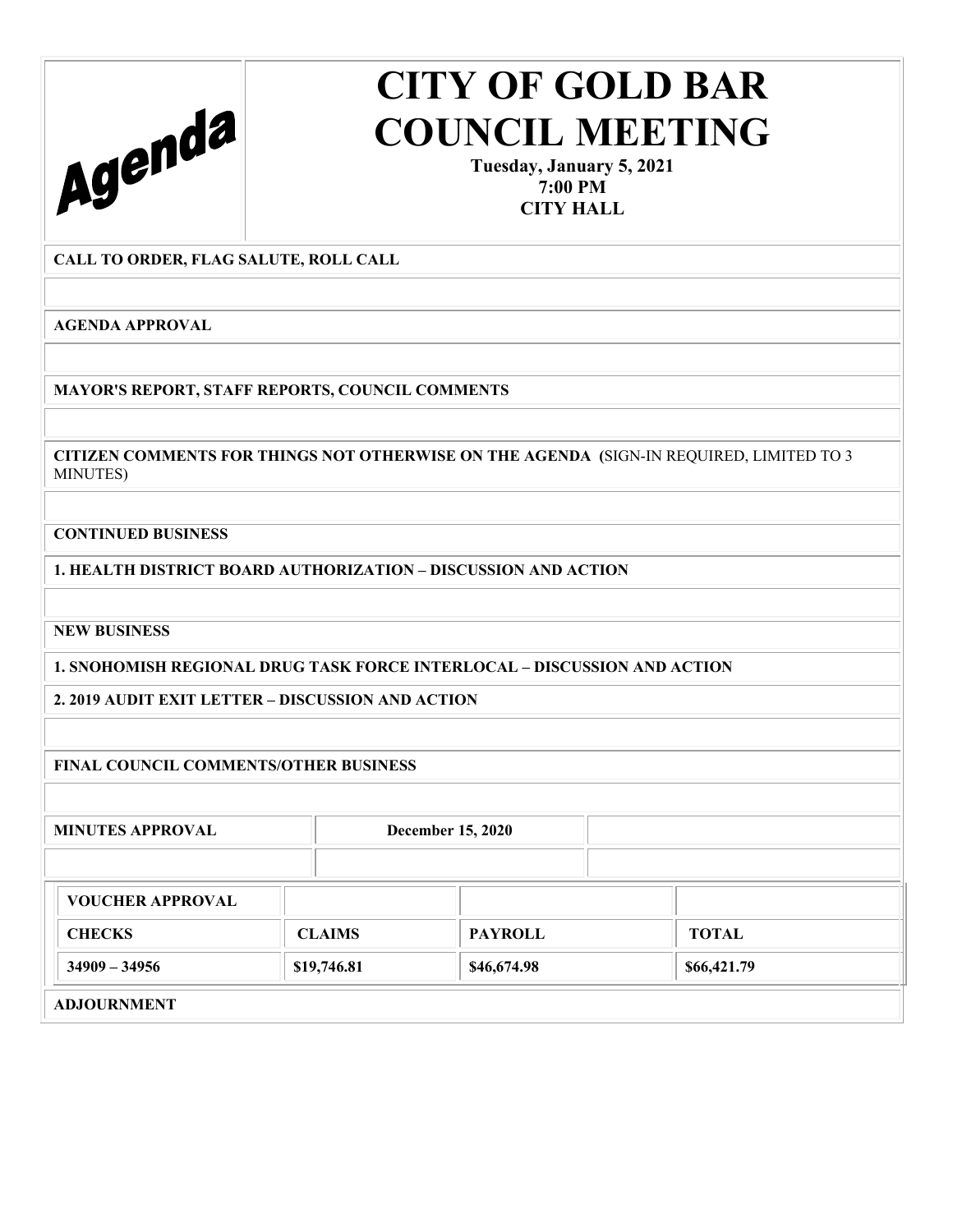

**Tuesday, January 19, 2021 7:00 PM CITY HALL** 

**CALL TO ORDER, FLAG SALUTE, ROLL CALL** 

**AGENDA APPROVAL** 

**MAYOR'S REPORT, STAFF REPORTS, COUNCIL COMMENTS** 

**CITIZEN COMMENTS FOR THINGS NOT OTHERWISE ON THE AGENDA (**SIGN-IN REQUIRED, LIMITED TO 3 MINUTES)

**CONTINUED BUSINESS** 

**NEW BUSINESS** 

**1. SNOHOMISH COUNTY JAIL INTERLOCAL – DISCUSSION AND ACTION** 

**2. LEGISLATIVE UPDATE – DISCUSSION AND ACTION** 

**3. ORD. NO. 749 AMENDING TITLE 15 – INTRODUCTION AND FIRST READING** 

**4. RES. NO. 21-01 VOTING LEGISLATION – INTRODUCTION AND ACTION** 

**5. PUBLIC WORKS MUTUAL AID AGREEMENT – INTRODUCTION AND ACTION** 

**6. WRIA-7 DRAFT PLAN – DISCUSSION AND ACTION** 

**FINAL COUNCIL COMMENTS/OTHER BUSINESS** 

**MINUTES APPROVAL January 5, 2021** 

| <b>VOUCHER APPROVAL</b> |               |                |              |
|-------------------------|---------------|----------------|--------------|
| <b>CHECKS</b>           | <b>CLAIMS</b> | <b>PAYROLL</b> | <b>TOTAL</b> |
| $34957 - 34992$         | \$202,383.32  | \$1,200.00     | \$203,583.32 |
| <b>ADJOURNMENT</b>      |               |                |              |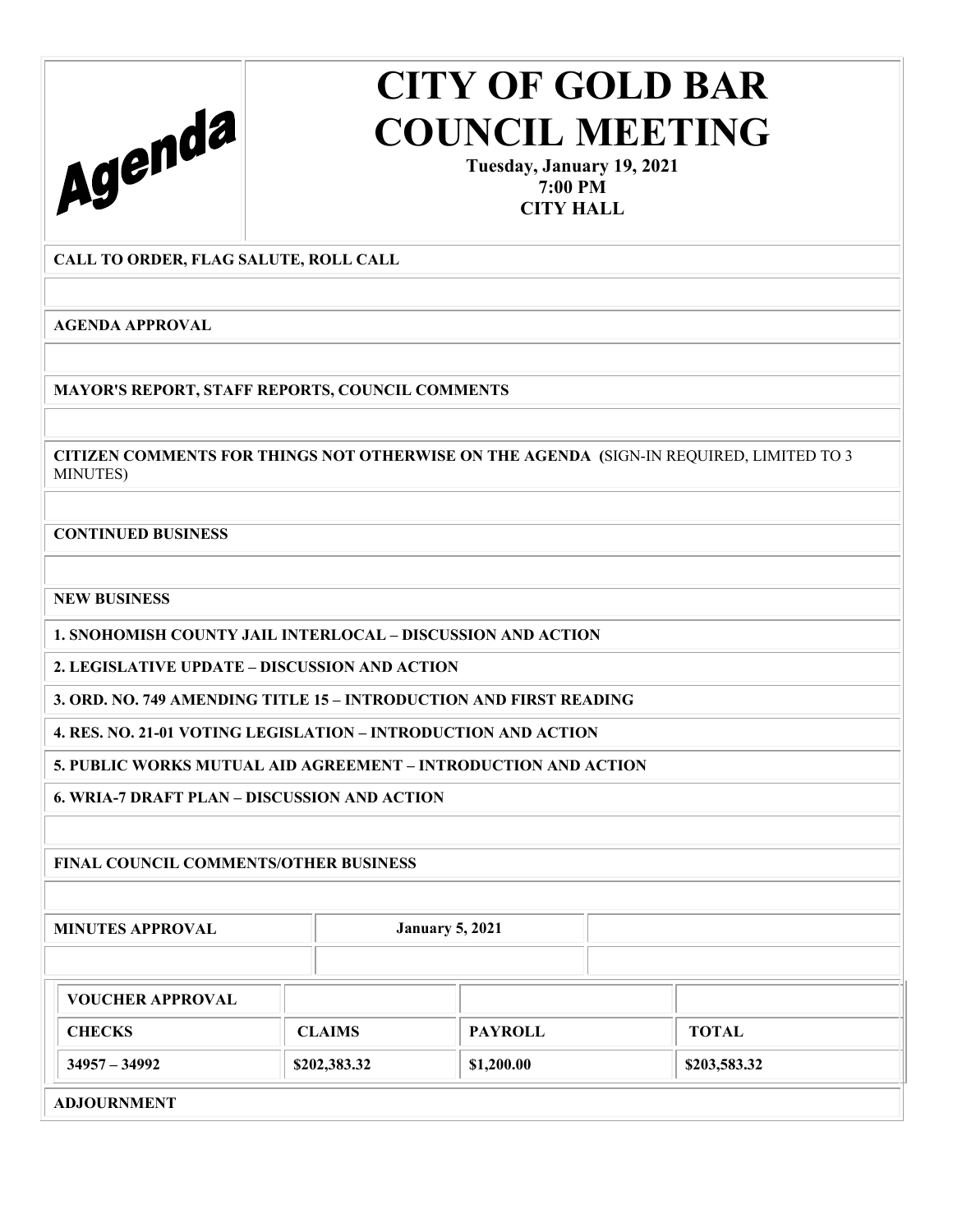

**Tuesday, February 2, 2021 7:00 PM CITY HALL** 

**CALL TO ORDER, FLAG SALUTE, ROLL CALL** 

**AGENDA APPROVAL** 

**MAYOR'S REPORT, STAFF REPORTS, COUNCIL COMMENTS** 

**CITIZEN COMMENTS FOR THINGS NOT OTHERWISE ON THE AGENDA (**SIGN-IN REQUIRED, LIMITED TO 3 MINUTES)

**CONTINUED BUSINESS** 

**1. SNOHOMISH COUNTY JAIL INTERLOCAL – DISCUSSION AND ACTION** 

**2. ORD. NO. 749 AMENDING TITLE 15 – SECOND READING AND ACTION** 

**NEW BUSINESS** 

**1. HAZARD MITIGATION PLAN – DISCUSSION AND ACTION** 

**FINAL COUNCIL COMMENTS/OTHER BUSINESS** 

**MINUTES APPROVAL January 19, 2021** 

| <b>VOUCHER APPROVAL</b>                                                       |               |                |              |
|-------------------------------------------------------------------------------|---------------|----------------|--------------|
| <b>CHECKS</b>                                                                 | <b>CLAIMS</b> | <b>PAYROLL</b> | <b>TOTAL</b> |
| $34993 - 35041$<br>Voided Checks: 34995, 34999,<br>35002, 35004, 35005, 35006 | \$107,470.68  | \$41,185.51    | \$148,656.19 |
| <b>ADJOURNMENT</b>                                                            |               |                |              |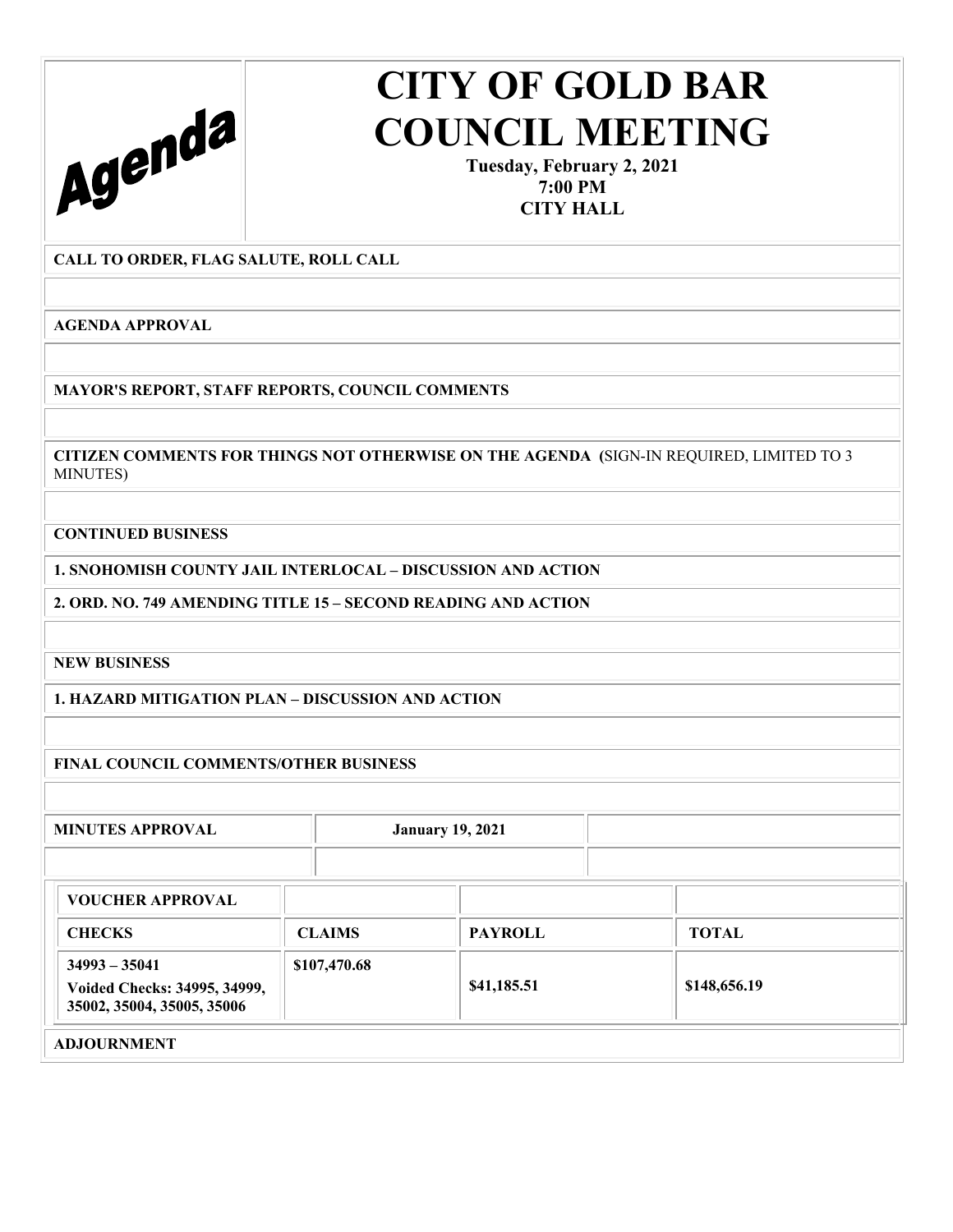

**Tuesday, February 16, 2021 7:00 PM CITY HALL** 

**CALL TO ORDER, FLAG SALUTE, ROLL CALL** 

**AGENDA APPROVAL** 

**MAYOR'S REPORT, STAFF REPORTS, COUNCIL COMMENTS** 

**CITIZEN COMMENTS FOR THINGS NOT OTHERWISE ON THE AGENDA (**SIGN-IN REQUIRED, LIMITED TO 3 MINUTES)

**HEALTH DISTRICT PRESENTATION** 

**CONTINUED BUSINESS - none** 

**NEW BUSINESS** 

**1. ORD. NO. 750 AMENDING TITLE 2 – INTRODUCTION AND FIRST READING** 

**FINAL COUNCIL COMMENTS/OTHER BUSINESS** 

**MINUTES APPROVAL February 2, 2021** 

| <b>VOUCHER APPROVAL</b>  |               |                |             |
|--------------------------|---------------|----------------|-------------|
| <b>CHECKS</b>            | <b>CLAIMS</b> | <b>PAYROLL</b> | TOTAL       |
| $34042 - 35070$          | \$30,875.01   | \$1,200.00     | \$32,075.01 |
| $\lambda$ D LOUDLE HULLE |               |                |             |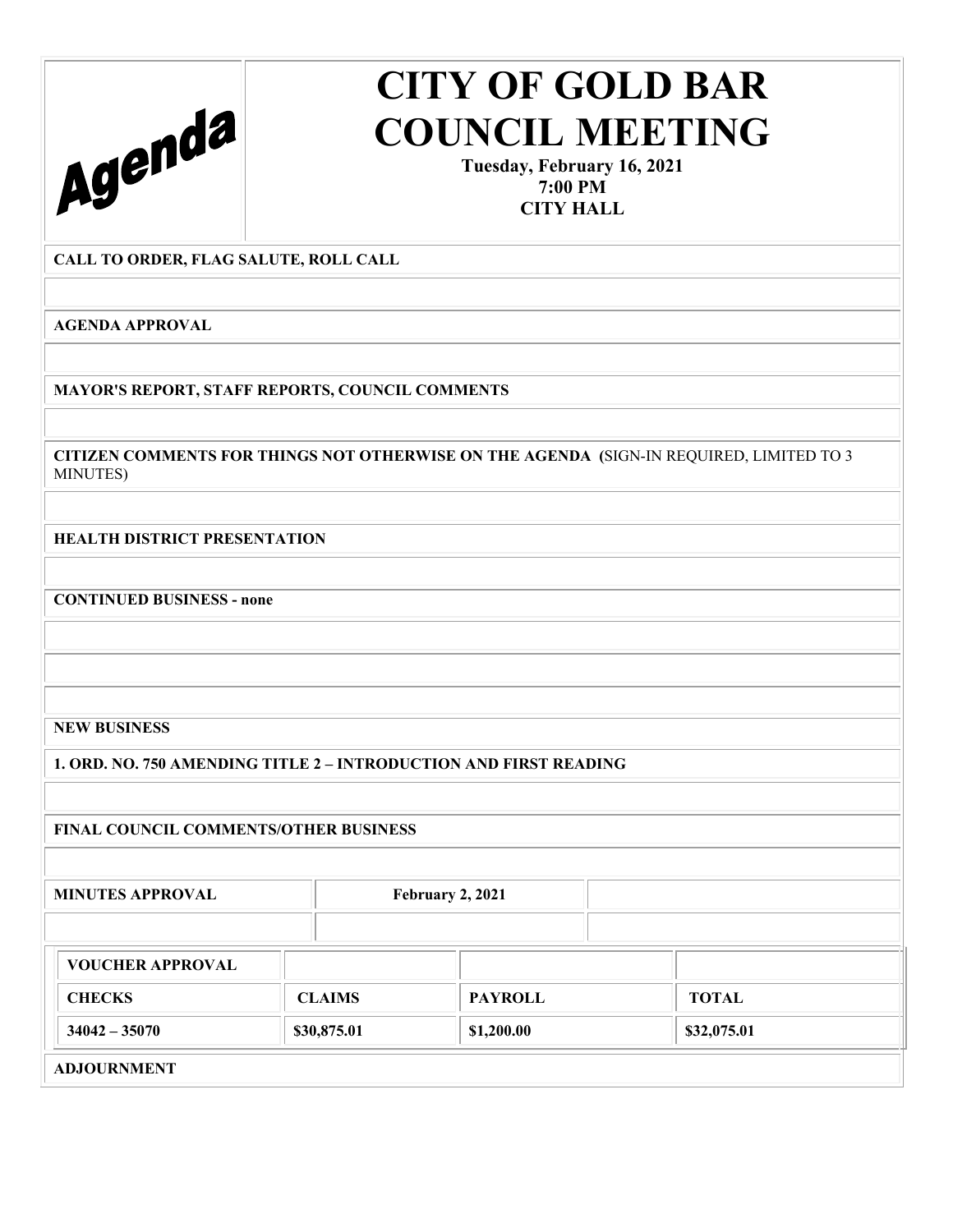

**Tuesday, March 2, 2021 7:00 PM CITY HALL** 

### **CALL TO ORDER, FLAG SALUTE, ROLL CALL**

**AGENDA APPROVAL** 

**MAYOR'S REPORT, STAFF REPORTS, COUNCIL COMMENTS** 

**CITIZEN COMMENTS FOR THINGS NOT OTHERWISE ON THE AGENDA (**SIGN-IN REQUIRED, LIMITED TO 3 MINUTES)

### **CONTINUED BUSINESS**

**1. ORD. NO. 750 AMENDING TITLE 2 – SECOND READING AND ACTION** 

**NEW BUSINESS** 

**1. WRIA PLAN – DISCUSSION AND ACTION** 

**2. BLUELINE ENGINEERING AGREEMENT – DISCUSSION AND ACTION** 

### **FINAL COUNCIL COMMENTS/OTHER BUSINESS**

**MINUTES APPROVAL February 16, 2021** 

| <b>CHECKS</b><br><b>PAYROLL</b><br><b>CLAIMS</b><br><b>TOTAL</b><br>$34071 - 35098$<br>\$48,420.14<br>\$43,028.83<br>\$5,391.31 | <b>VOUCHER APPROVAL</b> |  |  |
|---------------------------------------------------------------------------------------------------------------------------------|-------------------------|--|--|
|                                                                                                                                 |                         |  |  |
|                                                                                                                                 |                         |  |  |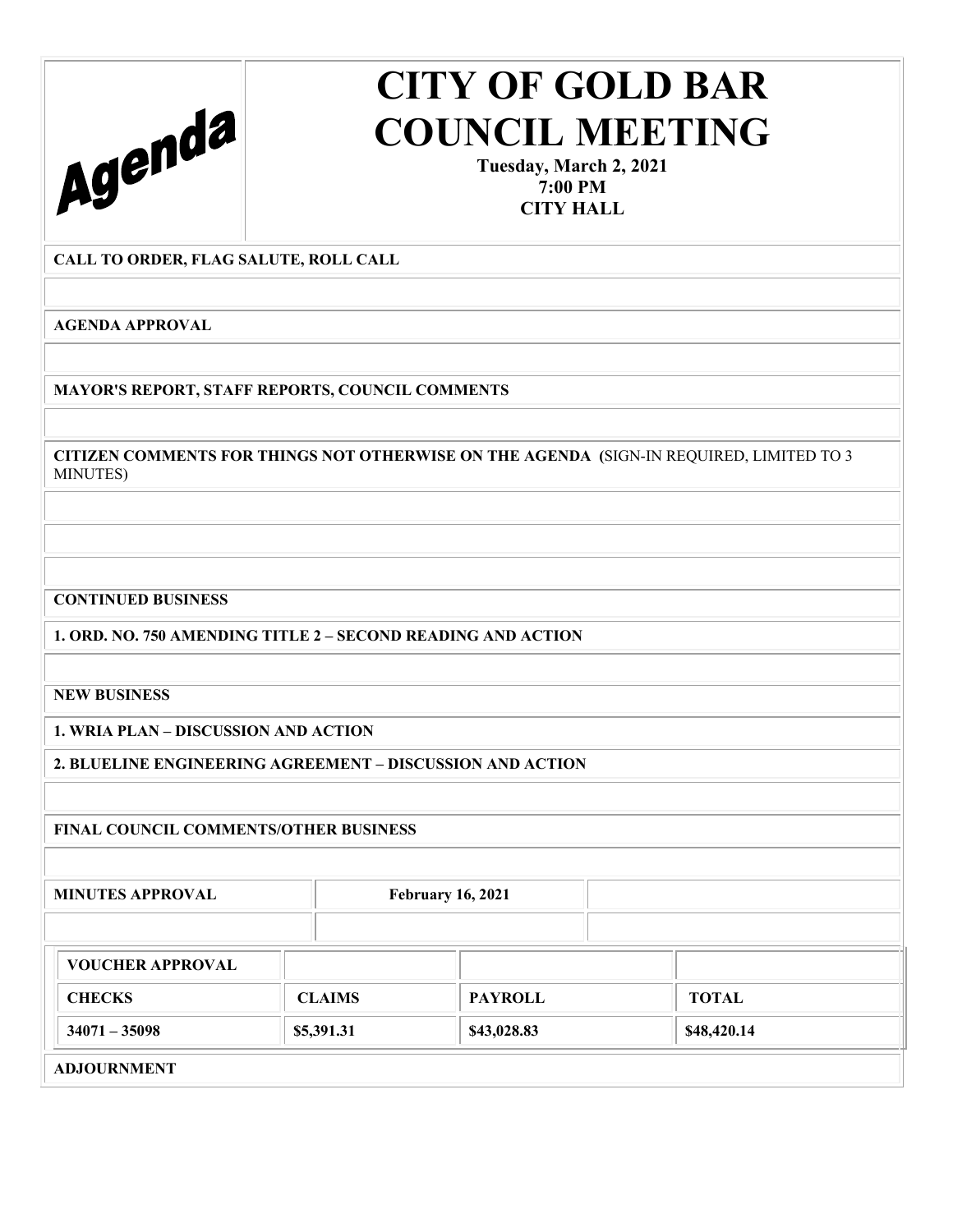

**Tuesday, March 16, 2021 7:00 PM CITY HALL** 

### **CALL TO ORDER, FLAG SALUTE, ROLL CALL**

**AGENDA APPROVAL** 

**MAYOR'S REPORT, STAFF REPORTS, COUNCIL COMMENTS** 

**CITIZEN COMMENTS FOR THINGS NOT OTHERWISE ON THE AGENDA (**SIGN-IN REQUIRED, LIMITED TO 3 MINUTES)

**CONTINUED BUSINESS** 

**NEW BUSINESS** 

**1. RESOLUTION NO. 21-02 AMENDING PERSONNEL MANUAL – DISCUSSION AND ACTION** 

**2. RESOLUTION NO. 21-03 AMENDING COUNCIL PROCEDURES – DISCUSSION AND ACTION** 

### **FINAL COUNCIL COMMENTS/OTHER BUSINESS**

**MINUTES APPROVAL March 2, 2021** 

| <b>VOUCHER APPROVAL</b> |               |                |             |
|-------------------------|---------------|----------------|-------------|
| <b>CHECKS</b>           | <b>CLAIMS</b> | <b>PAYROLL</b> | TOTAL       |
| $35099 - 35128$         | \$19,626.20   | \$1,200.00     | \$20,826.20 |
|                         |               |                |             |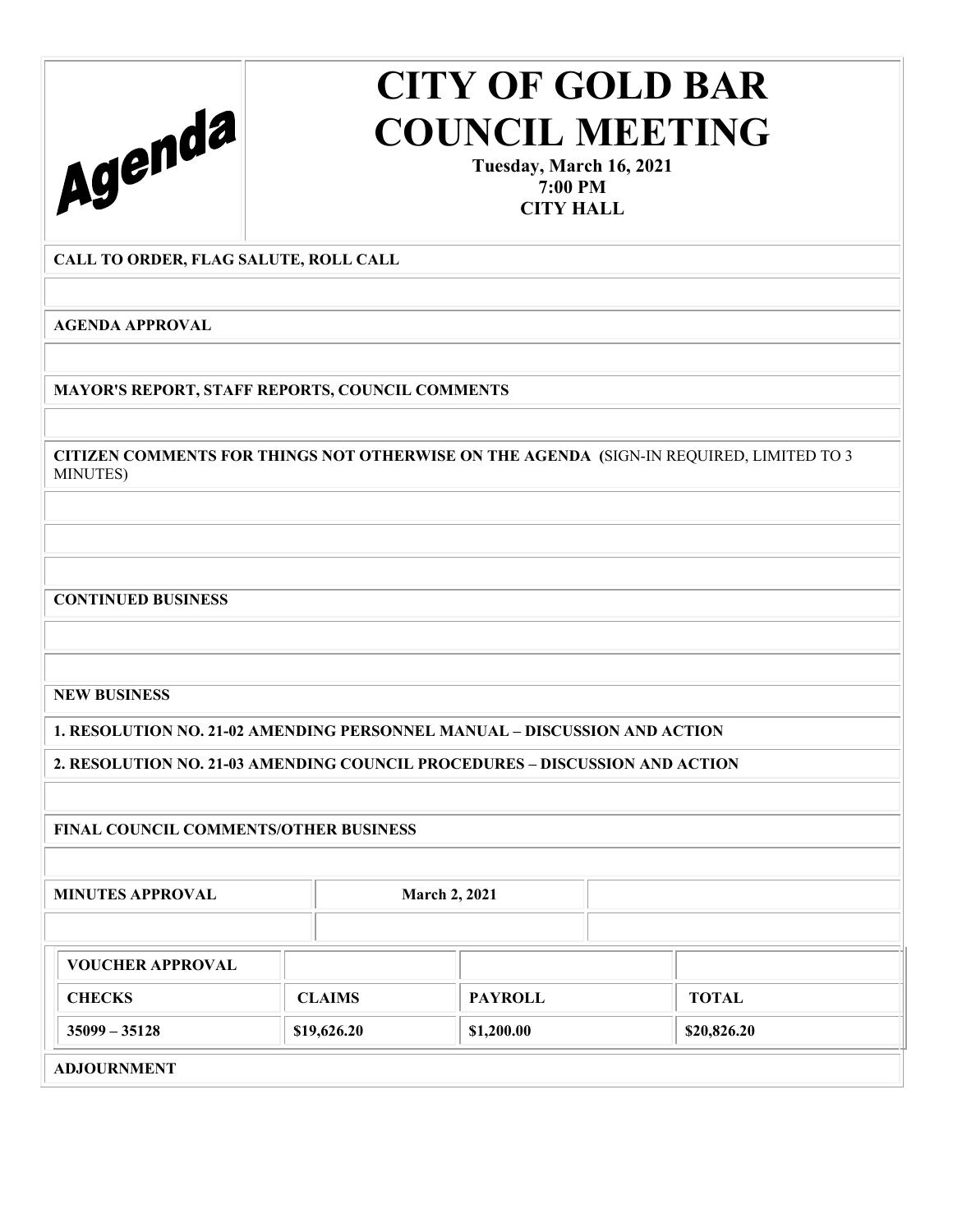

**Tuesday, April 6, 2021 7:00 PM CITY HALL** 

### **CALL TO ORDER, FLAG SALUTE, ROLL CALL**

**AGENDA APPROVAL** 

**MAYOR'S REPORT, STAFF REPORTS, COUNCIL COMMENTS** 

**CITIZEN COMMENTS FOR THINGS NOT OTHERWISE ON THE AGENDA (**SIGN-IN REQUIRED, LIMITED TO 3 MINUTES)

**CONTINUED BUSINESS** 

**NEW BUSINESS** 

**1. DEPARTMENT OF EMERGENCY MANAGEMENT INTERLOCAL – DISCUSSION AND ACTION** 

**2. RESOLUTION 21-04 AMENDING THE PERSONNEL MANUAL – INTRODUCTION AND ACTION** 

### **FINAL COUNCIL COMMENTS/OTHER BUSINESS**

**MINUTES APPROVAL March 16, 2021** 

| <b>VOUCHER APPROVAL</b> |               |                |              |  |
|-------------------------|---------------|----------------|--------------|--|
| <b>CHECKS</b>           | <b>CLAIMS</b> | <b>PAYROLL</b> | <b>TOTAL</b> |  |
| $35129 - 35170$         | \$13,567.35   | \$45,444.58    | \$59,011.93  |  |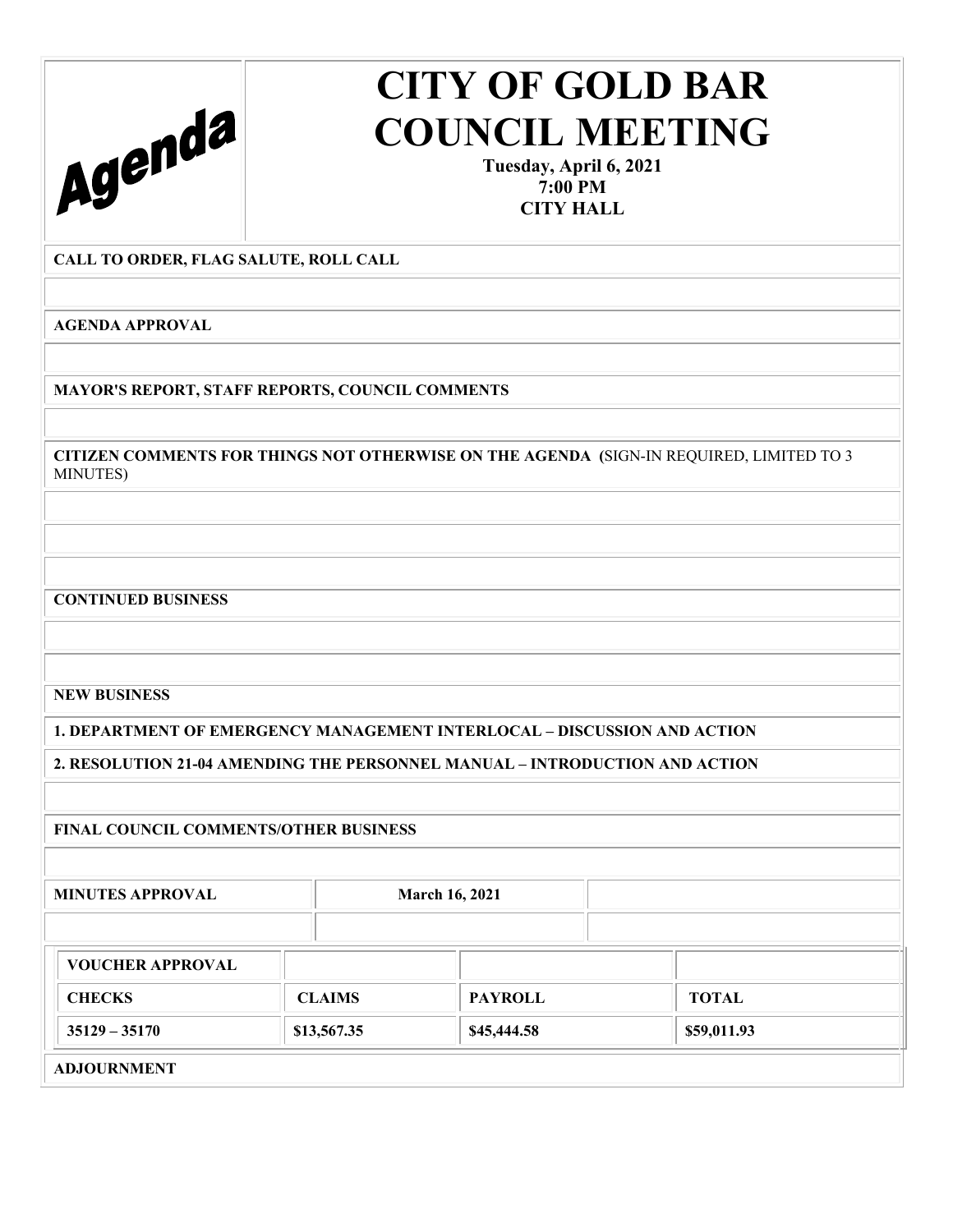

**Tuesday, April 20, 2021 7:00 PM CITY HALL** 

### **CALL TO ORDER, FLAG SALUTE, ROLL CALL**

**AGENDA APPROVAL** 

**MAYOR'S REPORT, STAFF REPORTS, COUNCIL COMMENTS** 

**CITIZEN COMMENTS FOR THINGS NOT OTHERWISE ON THE AGENDA (**SIGN-IN REQUIRED, LIMITED TO 3 MINUTES)

**CONTINUED BUSINESS** 

**NEW BUSINESS** 

**1. BLUELINE CONSULTANT AGREEMENT - DISCUSSION AND ACTION** 

**FINAL COUNCIL COMMENTS/OTHER BUSINESS** 

**MINUTES APPROVAL April 6th, 2021 VOUCHER APPROVAL CHECKS CLAIMS PAYROLL TOTAL 35171 – 35187 \$12,990.78 \$1,200.00 \$14,190.78 \$14,190.78 ADJOURNMENT**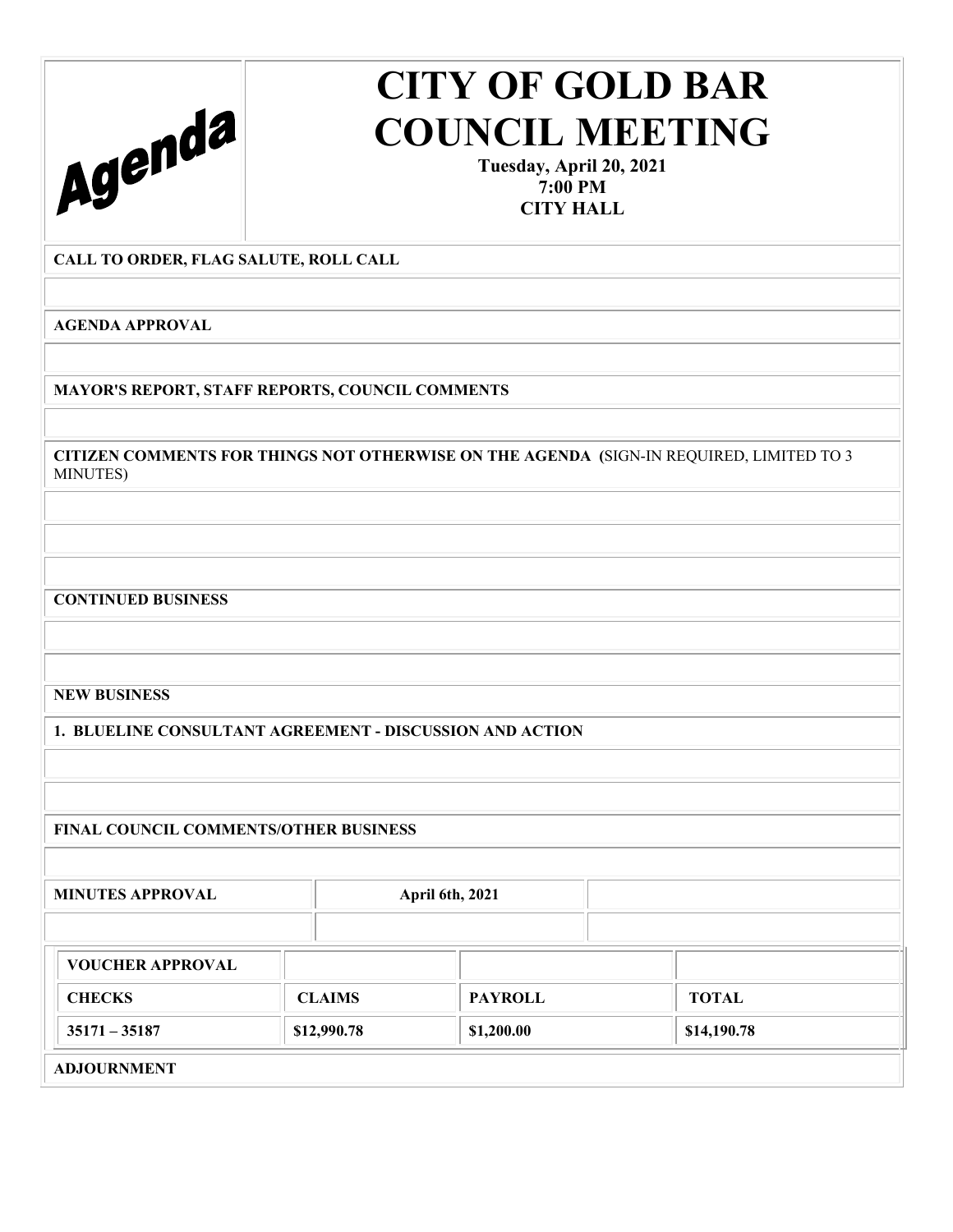

**Tuesday, May 4, 2021 7:00 PM CITY HALL** 

### **CALL TO ORDER, FLAG SALUTE, ROLL CALL**

**AGENDA APPROVAL** 

**MAYOR'S REPORT, STAFF REPORTS, COUNCIL COMMENTS** 

**CITIZEN COMMENTS FOR THINGS NOT OTHERWISE ON THE AGENDA (**SIGN-IN REQUIRED, LIMITED TO 3 MINUTES)

**PUBLIC HEARING** 

**1. RESOLUTION #21-05, SIX-YEAR TRANSPORTATION IMPROVEMENT PLAN – DISCUSSION AND ACTION** 

**2. RESOLUTION #21-06, AMENDING THE FEE SCHEDULE – DISCUSSION AND ACTION** 

**3. WATER COMPREHENSIVE PLAN DRAFT - DISCUSSION** 

**CONTINUED BUSINESS - none** 

**NEW BUSINESS - none** 

**FINAL COUNCIL COMMENTS/OTHER BUSINESS** 

**MINUTES APPROVAL April 20th, 2021** 

| <b>VOUCHER APPROVAL</b> |               |                |              |
|-------------------------|---------------|----------------|--------------|
| <b>CHECKS</b>           | <b>CLAIMS</b> | <b>PAYROLL</b> | <b>TOTAL</b> |
| $35188 - 35227$         | \$147,636.71  | \$39,876.99    | \$187,513.70 |
| <b>INTOTIBALLEME</b>    |               |                |              |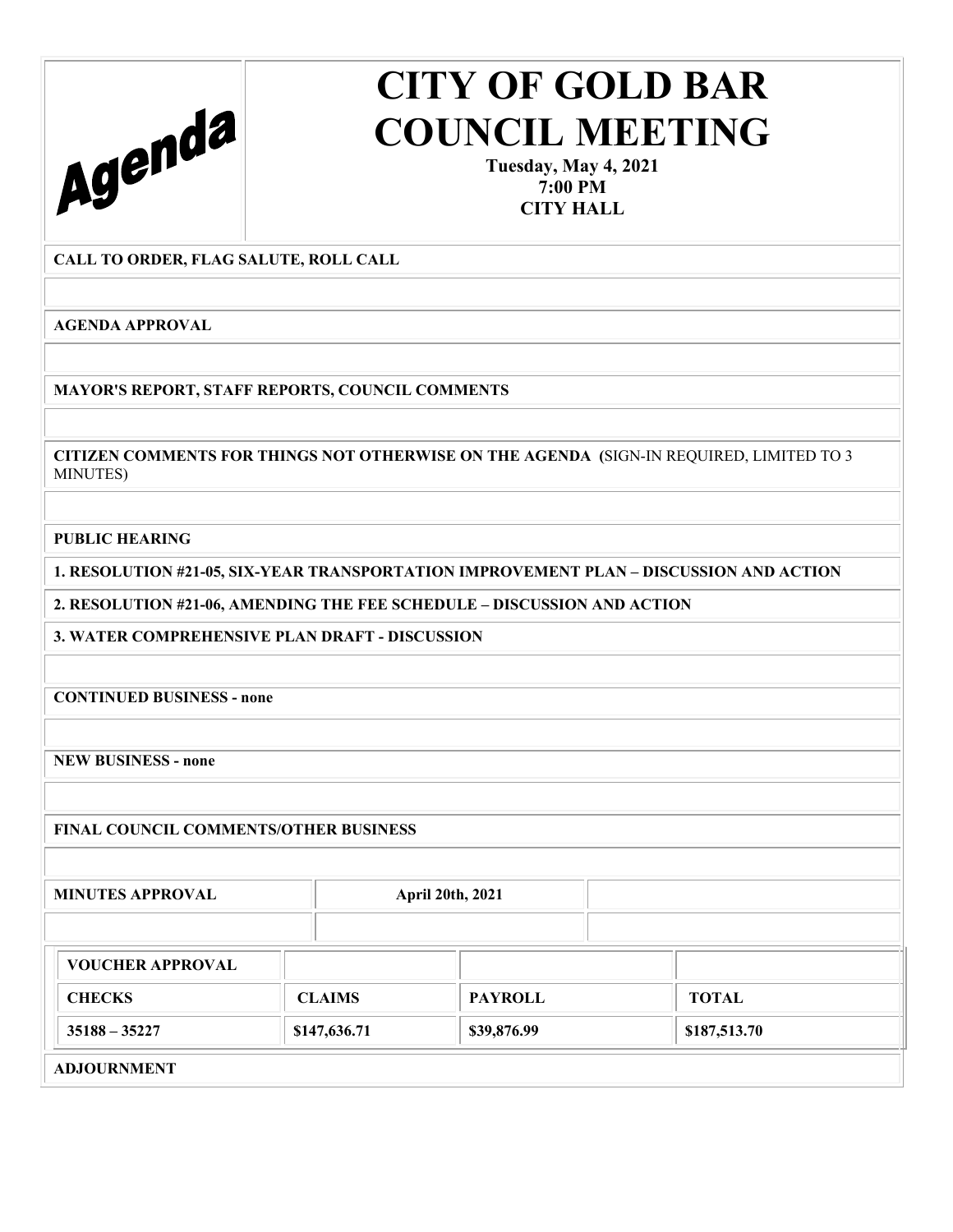

**Tuesday, May 18, 2021 7:00 PM CITY HALL** 

#### **CALL TO ORDER, FLAG SALUTE, ROLL CALL**

**AGENDA APPROVAL** 

**MAYOR'S REPORT, STAFF REPORTS, COUNCIL COMMENTS** 

**CITIZEN COMMENTS FOR THINGS NOT OTHERWISE ON THE AGENDA (**SIGN-IN REQUIRED, LIMITED TO 3 MINUTES)

**CONTINUED BUSINESS - none** 

**NEW BUSINESS - none** 

**FINAL COUNCIL COMMENTS/OTHER BUSINESS** 

| <b>MINUTES APPROVAL</b> |               | <b>May 4, 2021</b> |              |
|-------------------------|---------------|--------------------|--------------|
| <b>VOUCHER APPROVAL</b> |               |                    |              |
| <b>CHECKS</b>           | <b>CLAIMS</b> | <b>PAYROLL</b>     | <b>TOTAL</b> |
| $35228 - 35247$         | \$12,217.09   | \$1,200.00         | \$13,417.09  |
| <b>ADJOURNMENT</b>      |               |                    |              |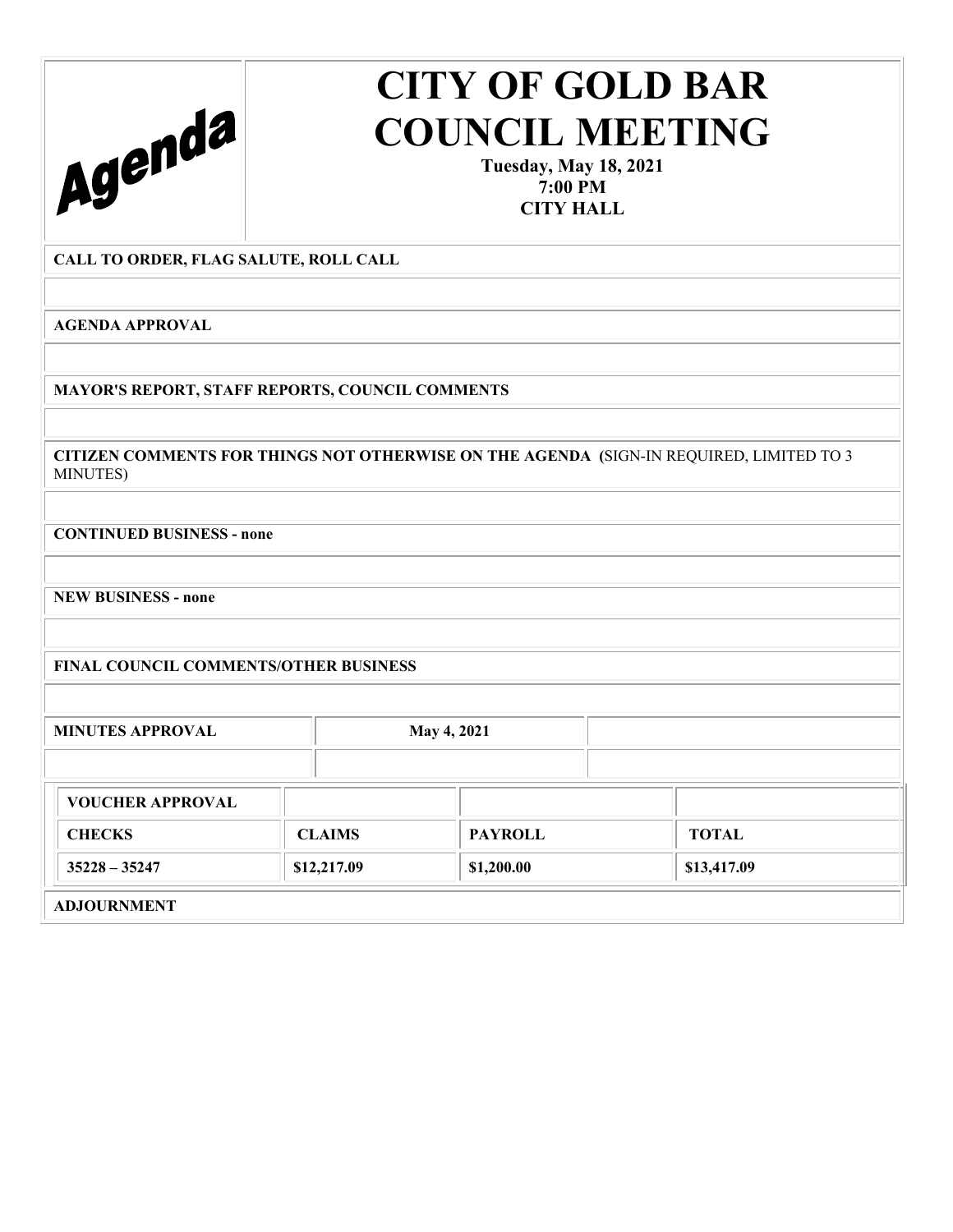

**Tuesday, June 1, 2021 7:00 PM CITY HALL** 

#### **CALL TO ORDER, FLAG SALUTE, ROLL CALL**

**AGENDA APPROVAL** 

**MAYOR'S REPORT, STAFF REPORTS, COUNCIL COMMENTS** 

**CITIZEN COMMENTS FOR THINGS NOT OTHERWISE ON THE AGENDA (**SIGN-IN REQUIRED, LIMITED TO 3 MINUTES)

**CONTINUED BUSINESS - none** 

**NEW BUSINESS** 

**1. TIB CONTRACT AWARD - DISCUSSION** 

**2. DEPARTMENT OF CORRECTIONS CONTRACT – DISCUSSION AND ACTION** 

**FINAL COUNCIL COMMENTS/OTHER BUSINESS** 

**MINUTES APPROVAL May 18, 2021 VOUCHER APPROVAL CHECKS** CLAIMS **PAYROLL TOTAL 35248** – 35293 **\$40,628.25** \$40,628.25 \$92,655.58 **ADJOURNMENT**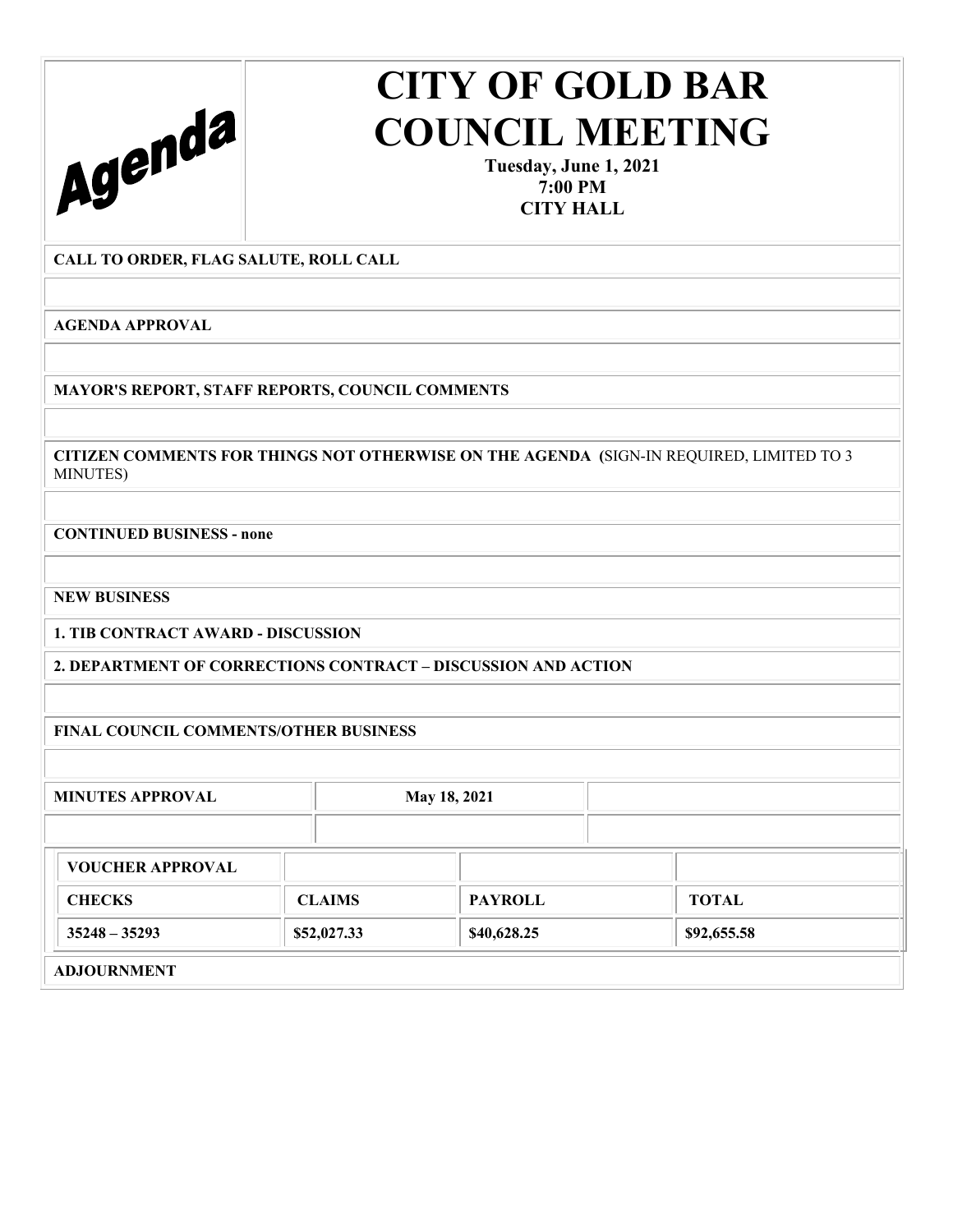

**Tuesday, June 15, 2021 7:00 PM CITY HALL** 

**CALL TO ORDER, FLAG SALUTE, ROLL CALL** 

**AGENDA APPROVAL** 

**MAYOR'S REPORT, STAFF REPORTS, COUNCIL COMMENTS** 

**CITIZEN COMMENTS FOR THINGS NOT OTHERWISE ON THE AGENDA (**SIGN-IN REQUIRED, LIMITED TO 3 MINUTES)

**PUBLIC HEARING – WATER SYSTEM COMPREHENSIVE PLAN DNS** 

**CONTINUED BUSINESS - none** 

**NEW BUSINESS** 

**1. ORD. NO. 751 AMENDING TITLES 10 AND 15 – INTRODUCTION AND FIRST READING** 

**2. SNO. CO. PUD SERVICE AREA AGREEMENT – DISCUSSION AND ACTION** 

**FINAL COUNCIL COMMENTS/OTHER BUSINESS** 

MINUTES APPROVAL June 1, 2021 **VOUCHER APPROVAL CHECKS CLAIMS PAYROLL TOTAL 35295** – 35319 **1.200.00 1.200.00 1.3534501.18 1.3654.501.18**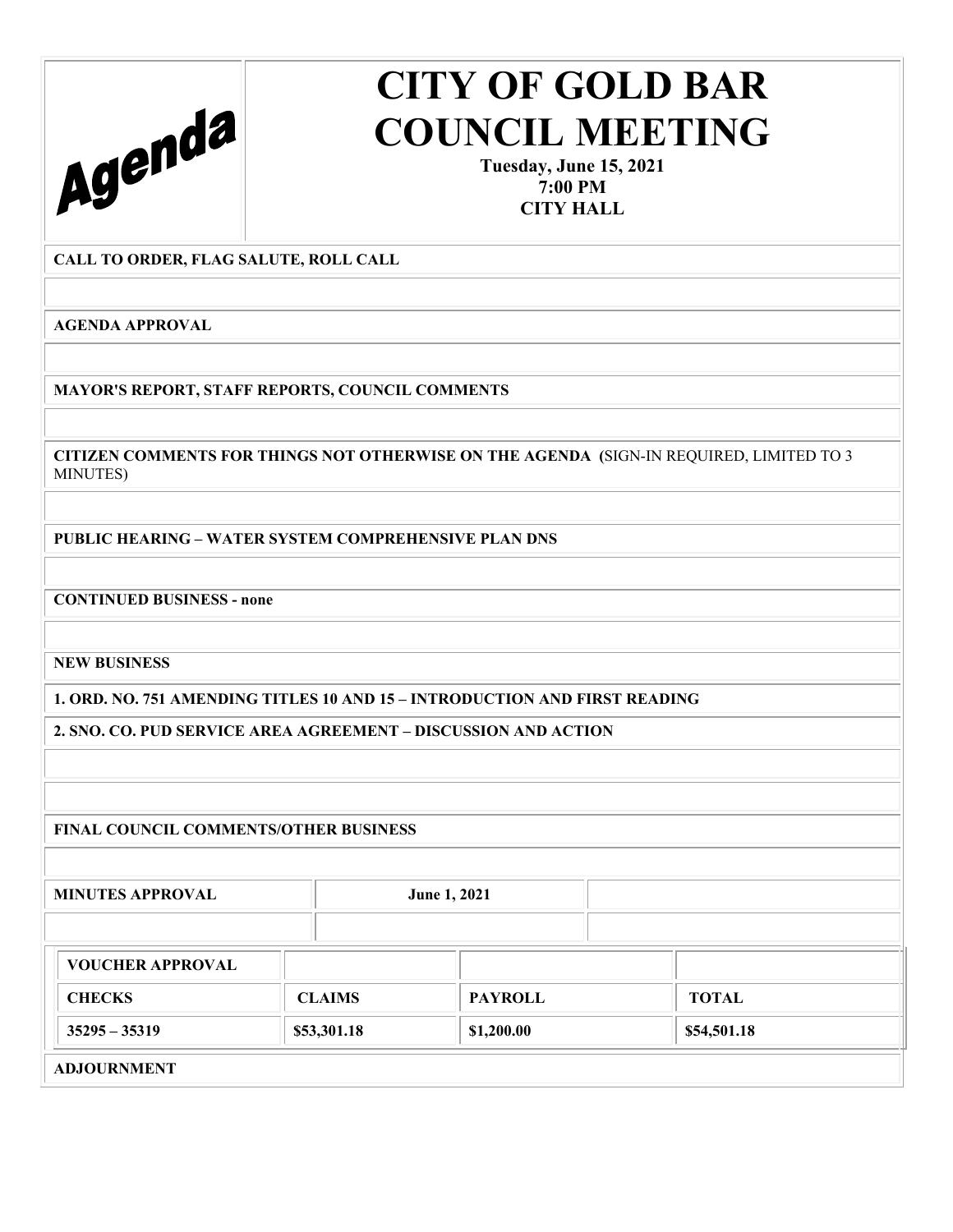

**Tuesday, July 6, 2021 7:00 PM CITY HALL** 

### **CALL TO ORDER, FLAG SALUTE, ROLL CALL**

**AGENDA APPROVAL** 

**MAYOR'S REPORT, STAFF REPORTS, COUNCIL COMMENTS** 

**CITIZEN COMMENTS FOR THINGS NOT OTHERWISE ON THE AGENDA (**SIGN-IN REQUIRED, LIMITED TO 3 MINUTES)

**CONTINUED BUSINESS** 

**1. ORD. NO. 751 AMENDING TITLES 10 AND 15 – SECOND READING AND ACTION** 

**NEW BUSINESS** 

**1. INTERAGENCY DATA SHARING AGREEMENT – DISCUSSION AND ACTION** 

**2. RES NO. 21-07 – DISCUSSION & ACTION** 

**FINAL COUNCIL COMMENTS/OTHER BUSINESS** 

**MINUTES APPROVAL** June 15, 2021

| <b>VOUCHER APPROVAL</b>                                                                                                                                                                                                                                                                                                            |               |                |              |
|------------------------------------------------------------------------------------------------------------------------------------------------------------------------------------------------------------------------------------------------------------------------------------------------------------------------------------|---------------|----------------|--------------|
| <b>CHECKS</b>                                                                                                                                                                                                                                                                                                                      | <b>CLAIMS</b> | <b>PAYROLL</b> | <b>TOTAL</b> |
| $35320 - 35366$                                                                                                                                                                                                                                                                                                                    | \$32,147.39   | \$45,203.31    | \$77,350.70  |
| $\mathbf{r}$ $\mathbf{r}$ $\mathbf{r}$ $\mathbf{r}$ $\mathbf{r}$ $\mathbf{r}$ $\mathbf{r}$ $\mathbf{r}$ $\mathbf{r}$ $\mathbf{r}$ $\mathbf{r}$ $\mathbf{r}$ $\mathbf{r}$ $\mathbf{r}$ $\mathbf{r}$ $\mathbf{r}$ $\mathbf{r}$ $\mathbf{r}$ $\mathbf{r}$ $\mathbf{r}$ $\mathbf{r}$ $\mathbf{r}$ $\mathbf{r}$ $\mathbf{r}$ $\mathbf{$ |               |                |              |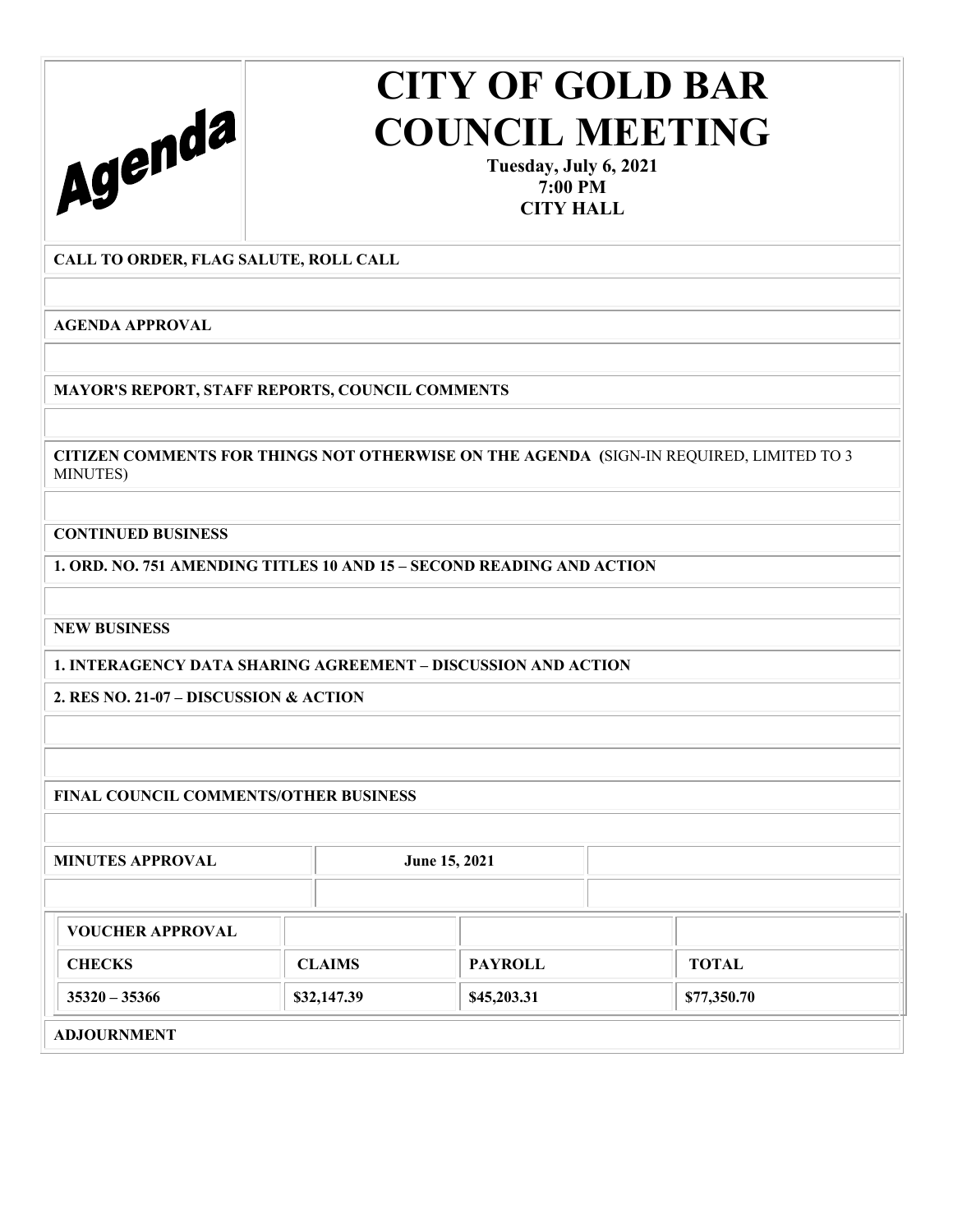

**Tuesday, July 20, 2021 7:00 PM CITY HALL** 

**CALL TO ORDER, FLAG SALUTE, ROLL CALL** 

**AGENDA APPROVAL** 

**MAYOR'S REPORT, STAFF REPORTS, COUNCIL COMMENTS** 

**CITIZEN COMMENTS FOR THINGS NOT OTHERWISE ON THE AGENDA (**SIGN-IN REQUIRED, LIMITED TO 3 MINUTES)

**CONTINUED BUSINESS** 

**1. RESOLUTION NO. 21-07, FINANCIAL PLAN AMENDMENT** 

**NEW BUSINESS** 

**1. RESOLUTION NO. 21-08, FINANCE COMMITTEE – DISCUSSION AND ACTION** 

**2. IT CONTRACT – DISCUSSION AND ACTION** 

**FINAL COUNCIL COMMENTS/OTHER BUSINESS** 

MINUTES APPROVAL July 6, 2021

| <b>CHECKS</b>   | <b>CLAIMS</b> | <b>PAYROLL</b> | <b>TOTAL</b> |
|-----------------|---------------|----------------|--------------|
| $35367 - 35389$ | \$24,766.26   | \$1,200.00     | \$25,966.26  |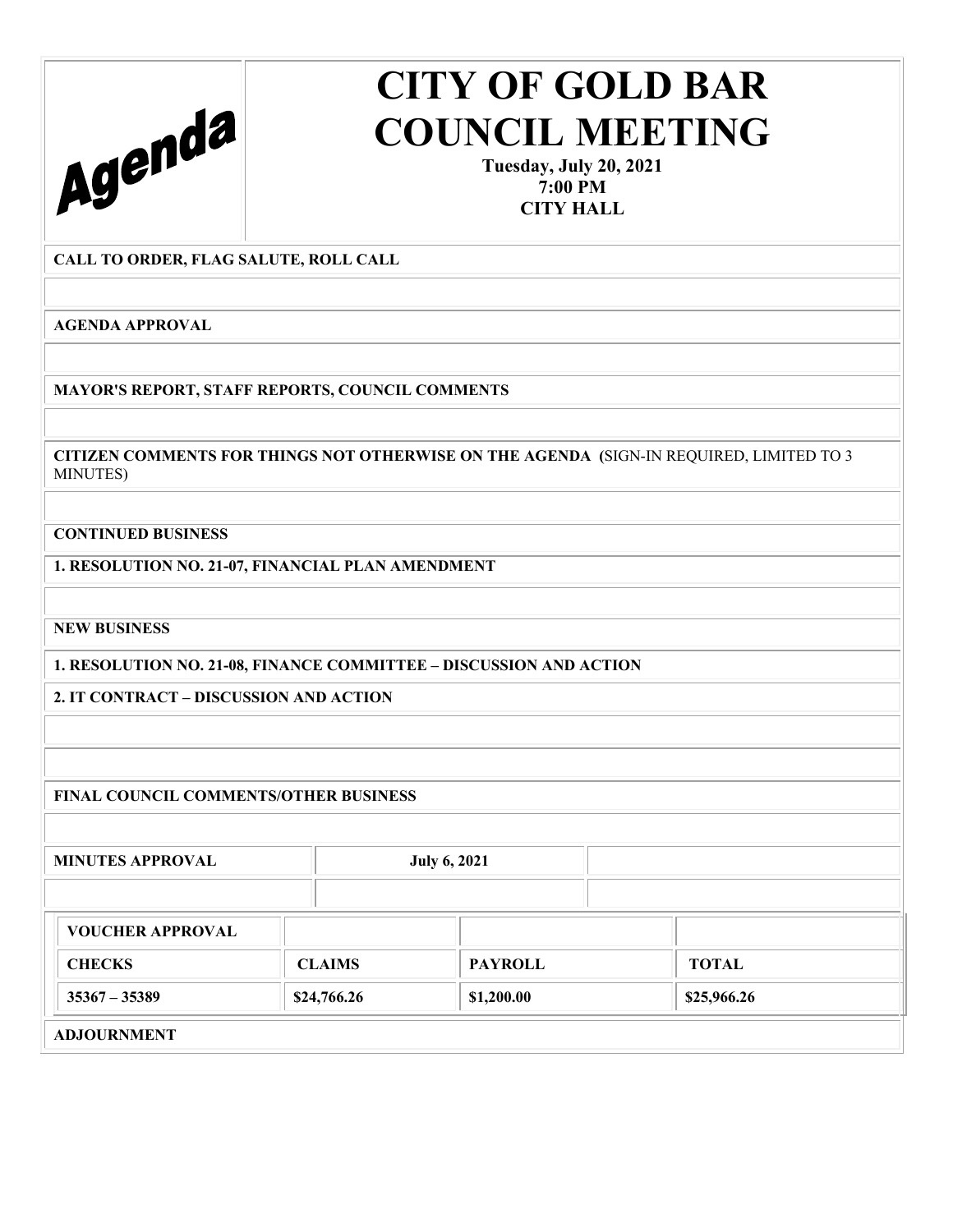

**Tuesday, August 17, 2021 7:00 PM CITY HALL** 

**CALL TO ORDER, FLAG SALUTE, ROLL CALL** 

**AGENDA APPROVAL** 

**MAYOR'S REPORT, STAFF REPORTS, COUNCIL COMMENTS** 

**CITIZEN COMMENTS FOR THINGS NOT OTHERWISE ON THE AGENDA (**SIGN-IN REQUIRED, LIMITED TO 3 MINUTES)

**CONTINUED BUSINESS** 

**1. FINANCE COMMITTEE - DISCUSSION** 

**NEW BUSINESS** 

**1. DUMP TRUCK CAPITAL PURCHASE – DISCUSSION AND ACTION** 

**2. RES. NO. 21-09 AMENDING FINANCIAL PLAN – DISCUSSION AND ACTION** 

**3. IT CONTRACT – DISCUSSION AND ACTION** 

**4. ORD. NO. 752 AMENDING TITLE 17, ZONING – INTRODUCTION AND FIRST READING** 

**5. USDA LOAN - DISCUSSION** 

### **FINAL COUNCIL COMMENTS/OTHER BUSINESS**

MINUTES APPROVAL July 20, 2021

| <b>VOUCHER APPROVAL</b>          |                             |                           |                             |  |
|----------------------------------|-----------------------------|---------------------------|-----------------------------|--|
| <b>CHECKS</b> (two meetings)     | <b>CLAIMS</b>               | <b>PAYROLL</b>            | <b>TOTAL</b>                |  |
| $35390 - 35428$<br>35429 - 35457 | \$22,013.73<br>\$116,623.97 | \$41,229.27<br>\$1,200.00 | \$63,243.00<br>\$117,823.97 |  |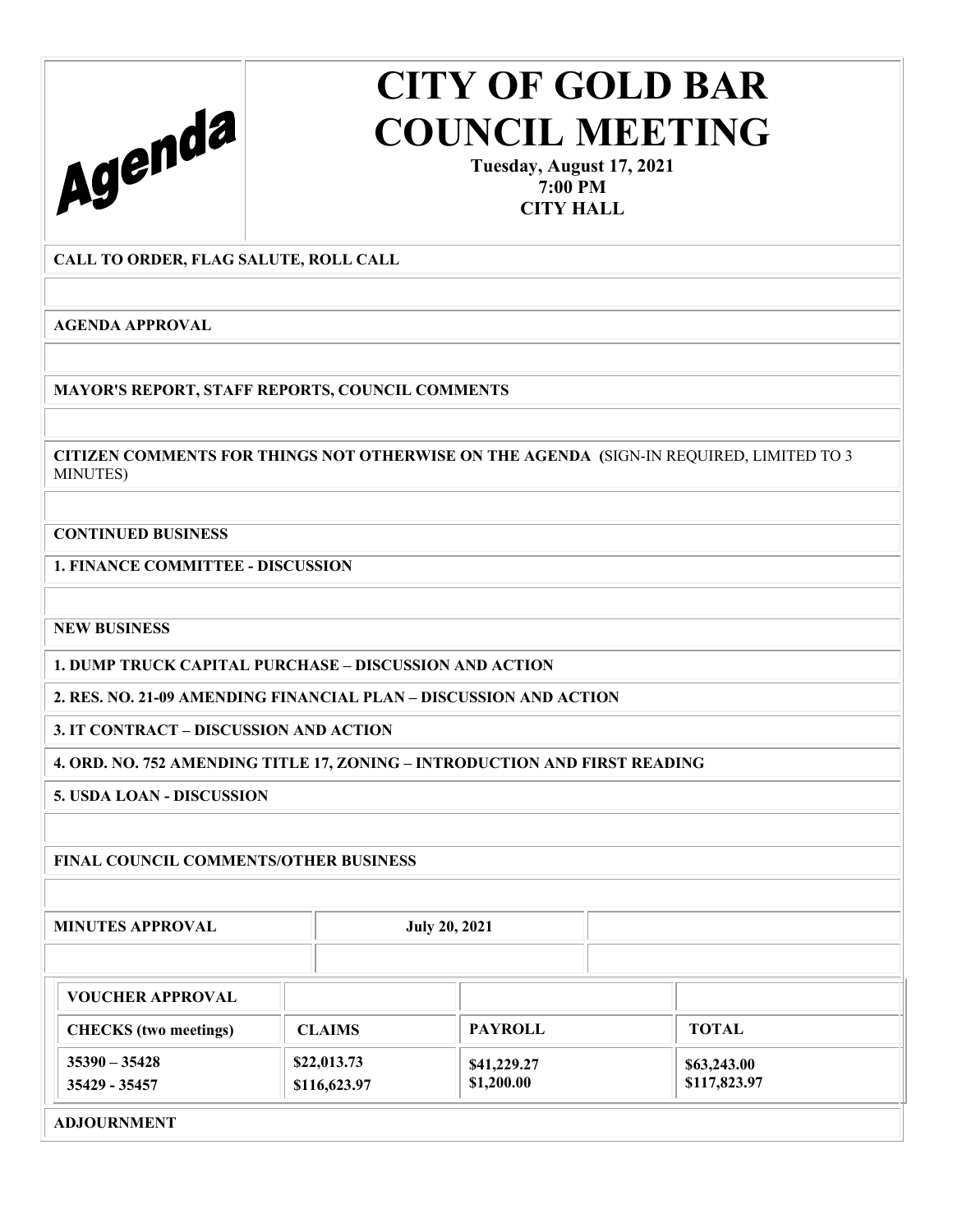

**Tuesday, September 7, 2021 7:00 PM CITY HALL** 

**MAYOR POSITION – DISCUSSION AND ACTION** 

**CALL TO ORDER, FLAG SALUTE, ROLL CALL** 

**AGENDA APPROVAL** 

**MAYOR'S REPORT, STAFF REPORTS, COUNCIL COMMENTS** 

**CITIZEN COMMENTS FOR THINGS NOT OTHERWISE ON THE AGENDA (**SIGN-IN REQUIRED, LIMITED TO 3 MINUTES)

**PUBLIC HEARING, 2022 Budget** 

**1. 2022 Budget - Discussion** 

**2. Ord. No. 752 Amending Title 17, Zoning – Second Reading and Action** 

**CONTINUED BUSINESS - None** 

**NEW BUSINESS** 

**1. WALLACE FALLS COURT PARKING – DISCUSSION AND ACTION** 

**FINAL COUNCIL COMMENTS/OTHER BUSINESS** 

**MINUTES APPROVAL August 17, 2021 VOUCHER APPROVAL CHECKS CLAIMS PAYROLL TOTAL 35458** – 35502 **\$86,696.09 \$86,696.09 \$40,682.54 \$127,378.63 ADJOURNMENT**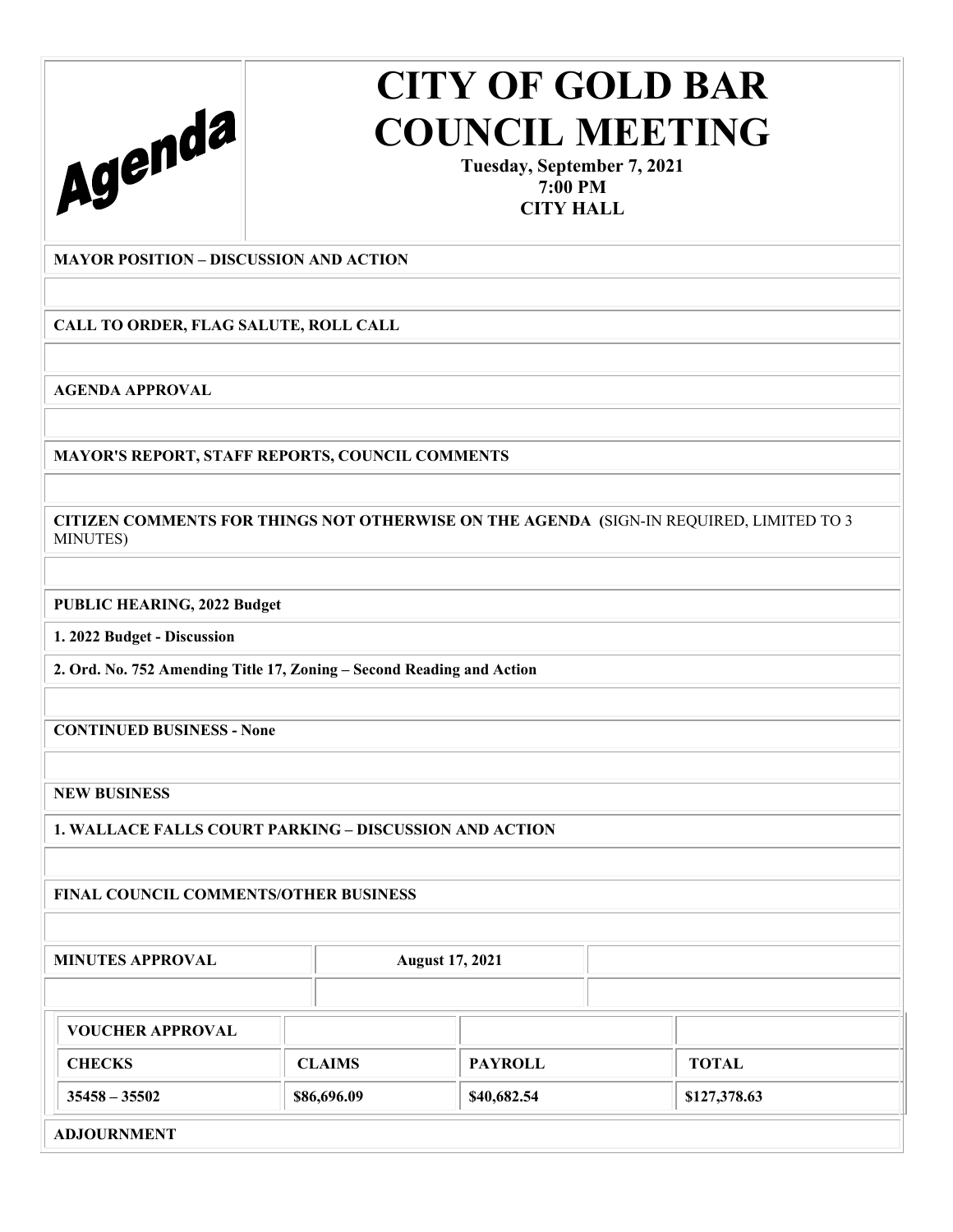

**Tuesday, September 21, 2021 7:00 PM CITY HALL** 

**CALL TO ORDER, FLAG SALUTE, ROLL CALL** 

**AGENDA APPROVAL** 

**MAYOR'S REPORT, STAFF REPORTS, COUNCIL COMMENTS** 

**CITIZEN COMMENTS FOR THINGS NOT OTHERWISE ON THE AGENDA (**SIGN-IN REQUIRED, LIMITED TO 3 MINUTES)

**CONTINUED BUSINESS - None** 

**NEW BUSINESS** 

**1. ORD. NO. 753 AMENDING TITLE 10 – INTRODUCTION AND FIRST READING** 

**FINAL COUNCIL COMMENTS/OTHER BUSINESS** 

| <b>MINUTES APPROVAL</b> |               | September 7, 2021 |              |
|-------------------------|---------------|-------------------|--------------|
| <b>VOUCHER APPROVAL</b> |               |                   |              |
| <b>CHECKS</b>           | <b>CLAIMS</b> | <b>PAYROLL</b>    | <b>TOTAL</b> |
| $35503 - 35528$         | \$37,070.24   | \$1,200.00        | \$38,270.24  |
| <b>ADJOURNMENT</b>      |               |                   |              |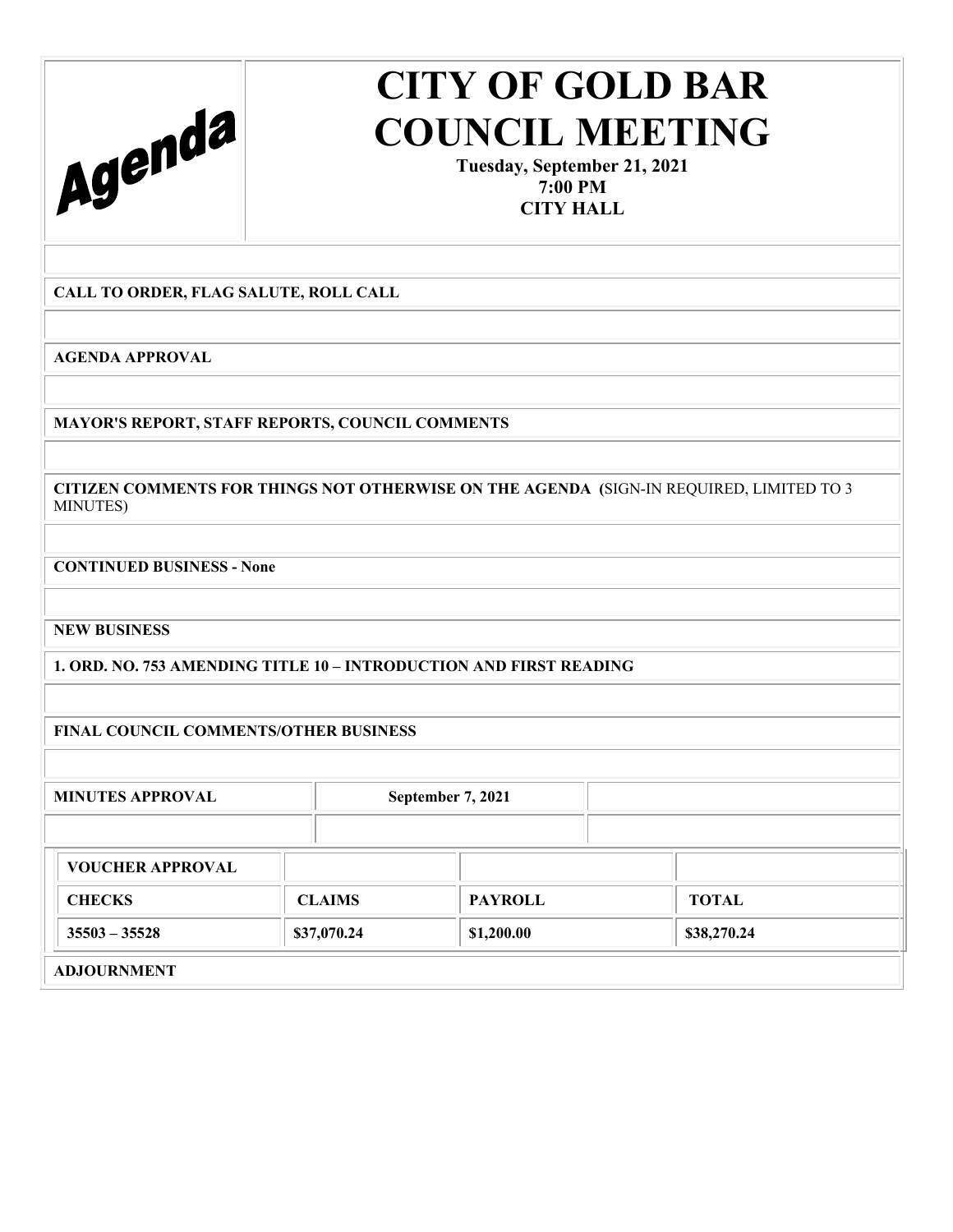

**Tuesday, October 5, 2021 7:00 PM CITY HALL** 

**CALL TO ORDER, FLAG SALUTE, ROLL CALL** 

**AGENDA APPROVAL** 

**MAYOR'S REPORT, STAFF REPORTS, COUNCIL COMMENTS** 

**CITIZEN COMMENTS FOR THINGS NOT OTHERWISE ON THE AGENDA (**SIGN-IN REQUIRED, LIMITED TO 3 MINUTES)

**CONTINUED BUSINESS** 

**1. ORD. NO. 753 AMENDING TITLE 10 – SECOND READING AND ACTION** 

**NEW BUSINESS** 

**1. RESOLUTION NO. 21-10 AMENDING PERSONNEL MANUAL – DISCUSSION AND ACTION** 

**2. HOUSING ACTION PLAN GRANT – DISCUSSION AND ACTION** 

**FINAL COUNCIL COMMENTS/OTHER BUSINESS** 

MINUTES APPROVAL September 21, 2021

| <b>VOUCHER APPROVAL</b> |               |                |              |  |
|-------------------------|---------------|----------------|--------------|--|
| <b>CHECKS</b>           | <b>CLAIMS</b> | <b>PAYROLL</b> | <b>TOTAL</b> |  |
| $35529 - 35571$         | \$11,693.57   | \$43,796.20    | \$55,489.77  |  |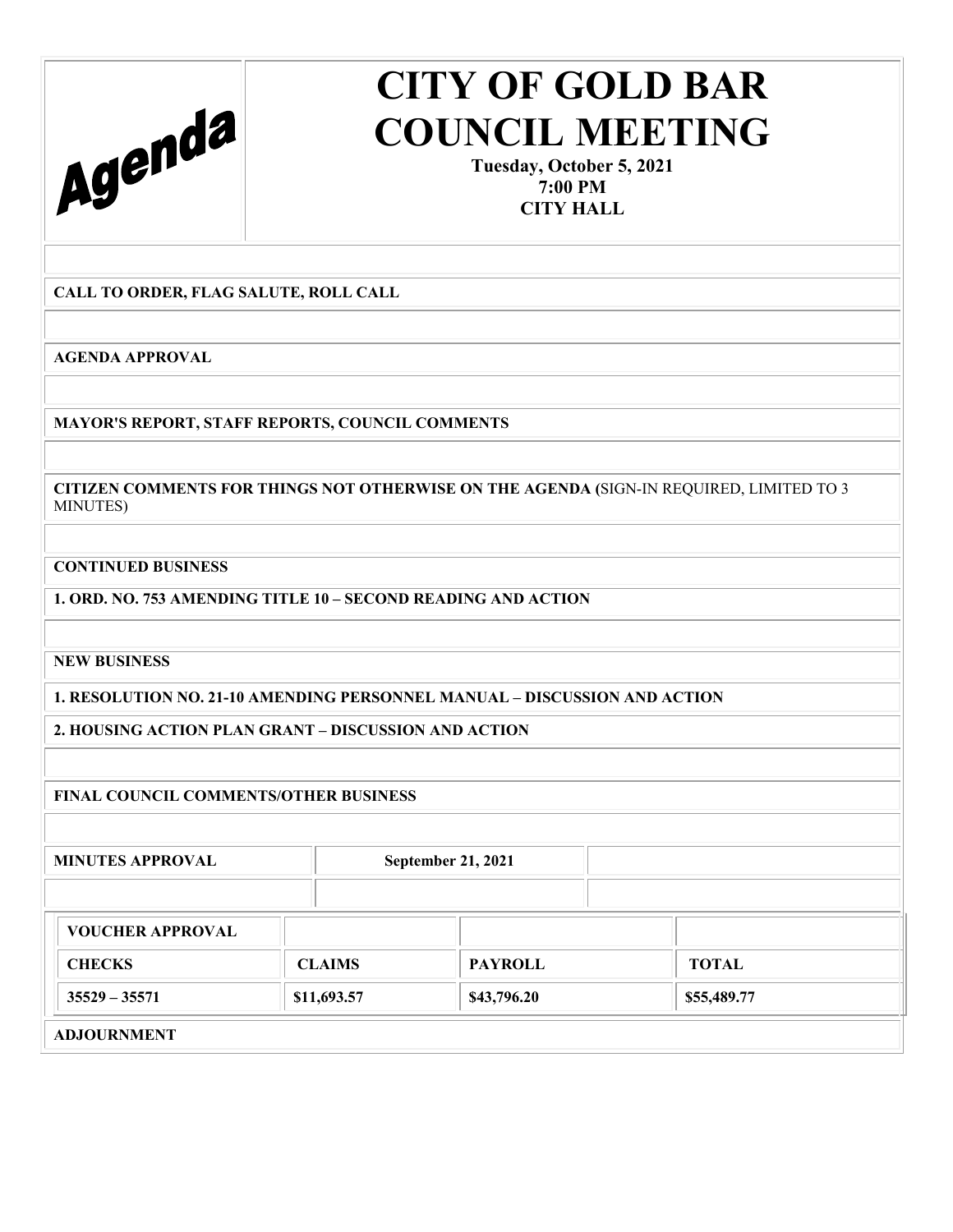

**Tuesday, October 19, 2021 7:00 PM CITY HALL** 

**CALL TO ORDER, FLAG SALUTE, ROLL CALL** 

**AGENDA APPROVAL** 

**MAYOR'S REPORT, STAFF REPORTS, COUNCIL COMMENTS** 

**CITIZEN COMMENTS FOR THINGS NOT OTHERWISE ON THE AGENDA (**SIGN-IN REQUIRED, LIMITED TO 3 MINUTES)

**HEALTH DISTRICT PRESENTATION** 

**CONTINUED BUSINESS** 

**NEW BUSINESS** 

**1. WALLACE FALLS COURT FINAL PLAT – DISCUSSION AND ACTION** 

**2. STREET AND ROAD MAINTENANCE AGREEMENT – DISCUSSION AND ACTION** 

### **FINAL COUNCIL COMMENTS/OTHER BUSINESS**

**MINUTES APPROVAL CORPORAL CONSUMING CONSUMING A CONSUMING A CONSUMING A CONSUMING A CONSUMING A CONSUMING A CONSUMING A CONSUMING A CONSUMING A CONSUMING A CONSUMING A CONSUMING A CONSUMING A CONSUMING A CONSUMING A CONSU** 

| <b>VOUCHER APPROVAL</b> |               |                |              |  |
|-------------------------|---------------|----------------|--------------|--|
| <b>CHECKS</b>           | <b>CLAIMS</b> | <b>PAYROLL</b> | <b>TOTAL</b> |  |
| $35572 - 35595$         | \$16,992.53   | \$1,429.46     | \$18,421.99  |  |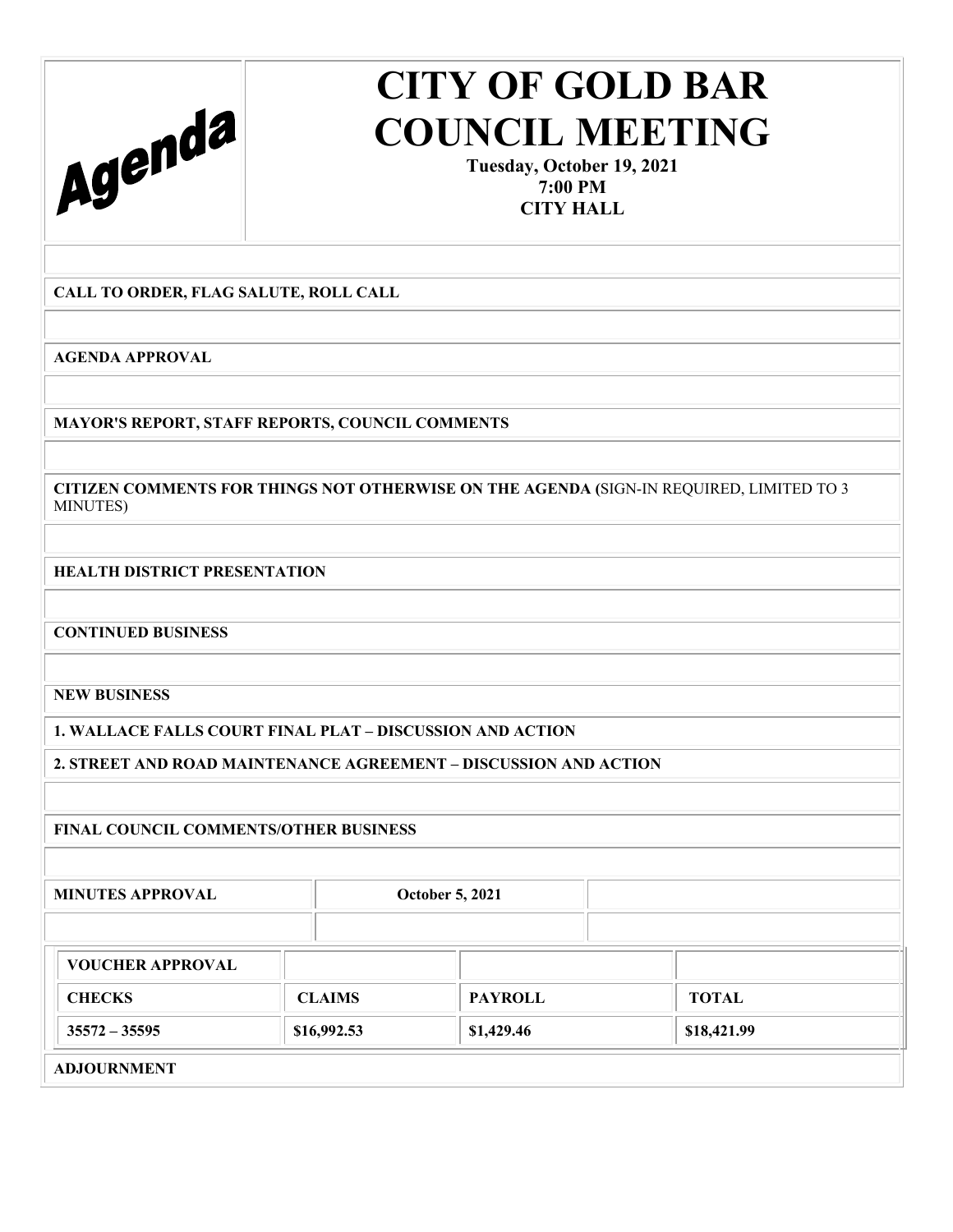

**Tuesday, November 2, 2021 7:00 PM CITY HALL** 

**CALL TO ORDER, FLAG SALUTE, ROLL CALL** 

**AGENDA APPROVAL** 

**MAYOR'S REPORT, STAFF REPORTS, COUNCIL COMMENTS** 

**CITIZEN COMMENTS FOR THINGS NOT OTHERWISE ON THE AGENDA (**SIGN-IN REQUIRED, LIMITED TO 3 MINUTES)

**CONTINUED BUSINESS** 

**1. WALLACE FALLS COURT FINAL PLAT – DISCUSSION AND ACTION** 

**NEW BUSINESS** 

**1. RESOLUTION NO. 21-11, 2022 PROPERTY TAXES – DISCUSSION AND ACTION** 

**FINAL COUNCIL COMMENTS/OTHER BUSINESS** 

| <b>MINUTES APPROVAL</b> | <b>October 19, 2021</b> |  |  |
|-------------------------|-------------------------|--|--|
|                         |                         |  |  |

| <b>VOUCHER APPROVAL</b> |               |                |              |  |
|-------------------------|---------------|----------------|--------------|--|
| <b>CHECKS</b>           | <b>CLAIMS</b> | <b>PAYROLL</b> | TOTAL        |  |
| $35596 - 35634$         | \$190,519.87  | \$39,724.75    | \$230,244.62 |  |
| <b>ADJOURNMENT</b>      |               |                |              |  |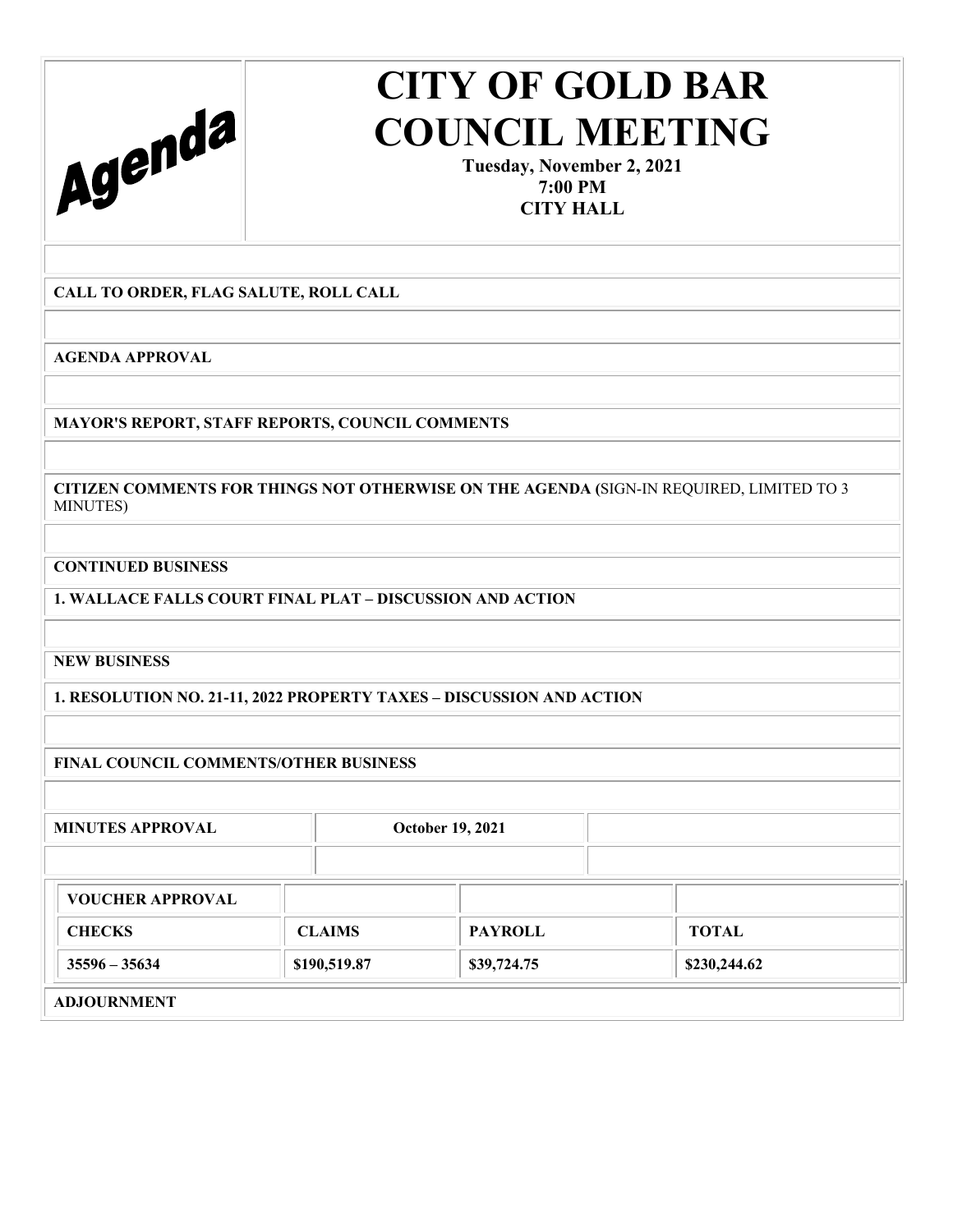

**Tuesday, November 16, 2021 7:00 PM CITY HALL** 

**CALL TO ORDER, FLAG SALUTE, ROLL CALL** 

**AGENDA APPROVAL** 

**MAYOR'S REPORT, STAFF REPORTS, COUNCIL COMMENTS** 

**CITIZEN COMMENTS FOR THINGS NOT OTHERWISE ON THE AGENDA (**SIGN-IN REQUIRED, LIMITED TO 3 MINUTES)

**PUBLIC HEARING – 2022 BUDGET, DISCUSSION AND ACTION\*** 

**\*ORDINANCE #754, 2022 BUDGET, INTRODUCTION AND FIRST READING** 

**CONTINUED BUSINESS** 

**1. COMMERCIAL DEVELOPMENT - PRESENTATION** 

**2. IT CONTRACT – DISCUSSION AND ACTION** 

**NEW BUSINESS** 

**1. RESOLUTION NO. 21-12 AMENDING PERSONNEL MANUAL – DISCUSSION AND ACTION** 

**FINAL COUNCIL COMMENTS/OTHER BUSINESS** 

**MINUTES APPROVAL November 2, 2021** 

| <b>VOUCHER APPROVAL</b> |               |                |              |  |
|-------------------------|---------------|----------------|--------------|--|
| <b>CHECKS</b>           | <b>CLAIMS</b> | <b>PAYROLL</b> | <b>TOTAL</b> |  |
| $35635 - 35661$         | \$22,249.17   | \$1,200.00     | \$23,449.17  |  |
| <b>ADJOURNMENT</b>      |               |                |              |  |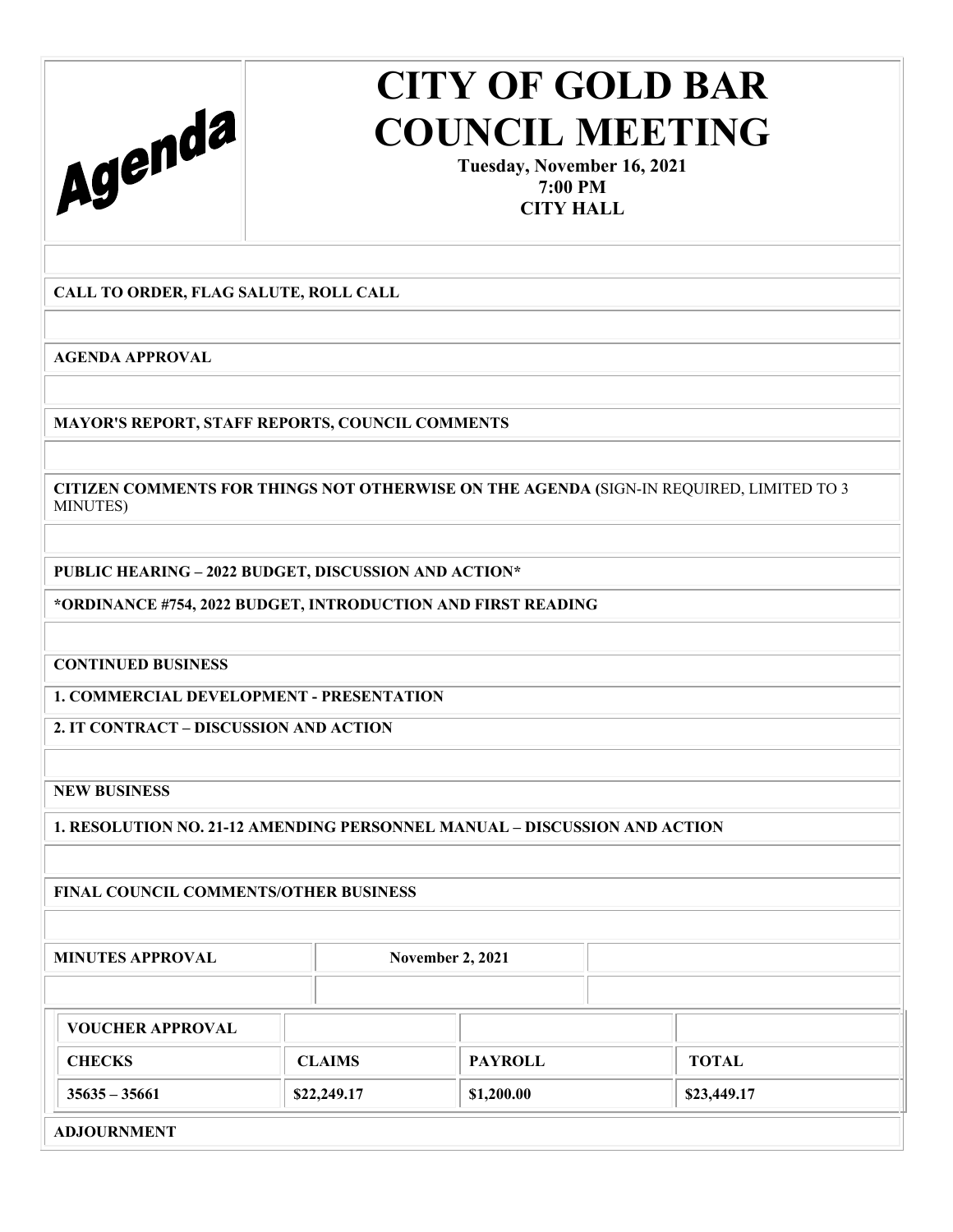

**Tuesday, December 7, 2021 7:00 PM CITY HALL** 

**CALL TO ORDER, FLAG SALUTE, ROLL CALL** 

**AGENDA APPROVAL** 

**MAYOR'S REPORT, STAFF REPORTS, COUNCIL COMMENTS** 

**CITIZEN COMMENTS (**SIGN-IN REQUIRED, LIMITED TO 3 MINUTES)

**CONTINUED BUSINESS** 

**1. ORDINANCE #754, 2022 BUDGET – SECOND READING AND ACTION** 

**NEW BUSINESS** 

**1. ORDINANCE #755, AMENDING MUNICIPAL CODE TITLE 15 – INTRODUCTION AND FIRST READING** 

**2. ORDINANCE #756, AMENDING 2021 BUDGET – INTRODUCTION AND FIRST READING** 

**FINAL COUNCIL COMMENTS/OTHER BUSINESS** 

MINUTES APPROVAL November 16, 2021

| <b>VOUCHER APPROVAL</b> |               |                |             |
|-------------------------|---------------|----------------|-------------|
| <b>CHECKS</b>           | <b>CLAIMS</b> | <b>PAYROLL</b> | TOTAL       |
| $35662 - 35700$         | \$13,484.26   | \$49,823.31    | \$63,307.57 |